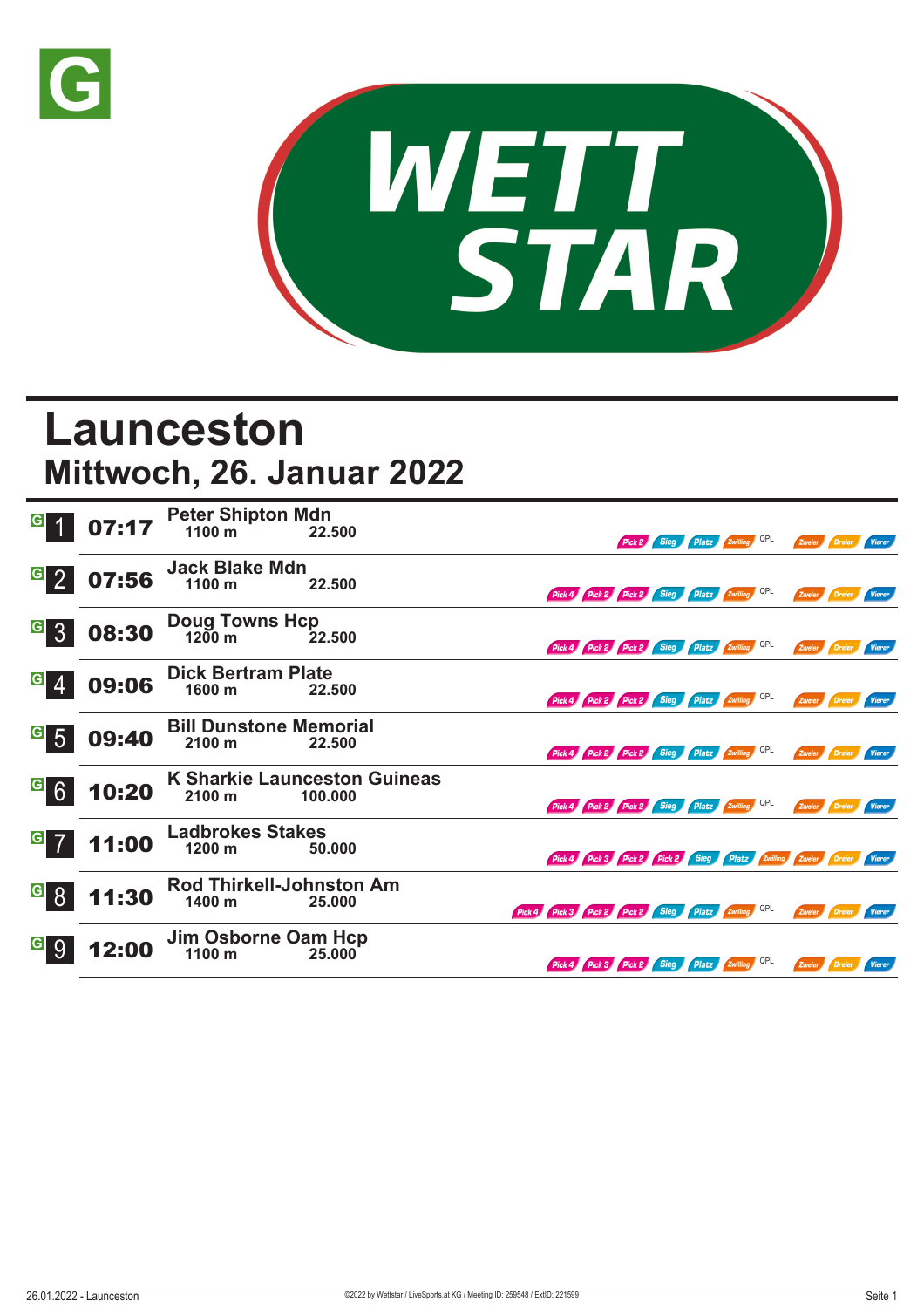| <b>Alfred Street</b>                    | 9              | <b>Clifton Danseur</b>   | 5                 | Gee Gee Secondover    | 7                                          | Liffevbeau             | 7                | Recompensa           | 4              |
|-----------------------------------------|----------------|--------------------------|-------------------|-----------------------|--------------------------------------------|------------------------|------------------|----------------------|----------------|
| Alpine Affair                           | 6              | Costero                  | 5                 | Gee Gees Buzz         | $\overline{2}$                             | Lord Whitegate         | $\sqrt{2}$       | Reite Den Blitz      | 9              |
| Alpine Wolf                             | 6              | Dadorable                |                   | Gee Gees Fifthtest    | 1                                          | Magic Khan             | 8                | Reward Achiever      | 8              |
| And Beyond                              |                | Date Night               |                   | Geegeeslockdown       | 6                                          | Medal                  | $6\overline{6}$  | <b>Rhyme Writer</b>  | 9              |
| Angeli                                  |                | Debrief                  | 9                 | Geegeespowerplus      | $\overline{2}$                             | Military Law           | 8                | Saint Mahjong        | 8              |
| Another Prediction                      | 2              | Deep Knead               | $\mathfrak{Z}$    | Gregorian Chant       | 5                                          | Miss Sleuth            |                  | San You              | 5              |
| Ashy Boy                                | 6              | Di's A Dancer            | $\overline{4}$    | Greyling              |                                            | Moshama                | 5                | Selkie               | $\overline{2}$ |
| <b>Baby Brom</b>                        |                | Eliza's Gold             |                   | Hamogany              |                                            | My Diana               | 3                | Shake Your Tooshy    | 3              |
| Banca Syd                               |                | Emily                    | $\frac{3}{3}$     | Hampton Bay           |                                            | <b>Mystical Beauty</b> | $\boldsymbol{9}$ | Soulita              | $\overline{2}$ |
| Be Kinder                               |                | Ensnare                  | 3                 | Heavenly Heart        |                                            | No Surprises           | 6                | <b>Star Wings</b>    |                |
| <b>Belle Cadeau</b>                     |                | Epic Song                | $\overline{9}$    | Heaven's Miracle      | $\begin{array}{c} 2 \\ 3 \\ 6 \end{array}$ | One Lotto              | 5                | Statue Of Dreams     | $\overline{2}$ |
| <b>Black Eaglet</b>                     |                | Essex                    |                   | <b>Hellfire Eagle</b> |                                            | One More Party         | $\overline{4}$   | Stelladoni           | 8              |
| <b>Blaze Forth</b>                      |                | <b>Ethical Dilemma</b>   |                   | <b>Hot Relation</b>   | $\overline{3}$                             | Our Material Girl      |                  | <b>Techno Awards</b> | 5              |
| <b>Bondi Tiff</b>                       |                | Etosha                   | 3                 | I'm So Cool           | 6                                          | Our Shinkansen         | 8                | Tiltherewarsyou      | 3              |
| <b>Brazen Guv</b>                       | $\overline{2}$ | <b>Fighting Floyd</b>    | 8                 | Keeper's Touch        | $\overline{9}$                             | Oxy Dream              | $\Delta$         | <b>Tiny Timmy</b>    | 5              |
| <b>Brew Horse</b>                       | 5              | Fivefingerdiscount       | 9                 | Kel's Star            | 5                                          | Page                   | $\Delta$         | True Scotsman        | 3              |
| Bundle Of Fun                           | 6              | Freak On A Lead          | 9                 | Kookaburra            | 3,8                                        | Perkins                | 3                | Two Dollar Tom       |                |
| Captain Morgan                          | 5              | French Kiss              | $\overline{4}$    | Launnie Nights        | 4                                          | Port Berry             | 4                | Ubriaco              | 8              |
| <b>Champagne Cinders</b>                | 3              | <b>Further North</b>     | $\overline{4}$    | Le Cadeau             | $\overline{7}$                             | <b>Private Paul</b>    | 8                | Under His Eye        |                |
| Chinchero                               | 6              | Gee Gee Bay Watch        | 9                 | Let It Rip Reggie     | 4                                          | <b>Prophet Eyes</b>    | $\overline{2}$   | Upset                |                |
|                                         |                |                          |                   |                       |                                            |                        |                  |                      |                |
|                                         |                |                          |                   |                       |                                            |                        |                  |                      |                |
| <b>WANN STARTET IHR JOCKEY / FAHRER</b> |                |                          |                   |                       |                                            |                        |                  |                      |                |
|                                         |                | 2,3,9                    | <b>B</b> Louis    |                       | 1,3                                        | <b>B</b> Muhcu         |                  | 1,3,4,5,6,7          |                |
| <b>Brendon Mccoull</b>                  |                | 2,6,8                    | Codi Jordan       |                       | 1,3,4,5,7,8,9                              | Daniel Ganderton       |                  | 1,4,6,7,8            |                |
| <b>David Pires</b>                      |                | 5,8,9                    |                   | Erica Byrne Burke     | 1,3,4,5,6,8,9                              | Georgie Catania        |                  | 2,3,4,5,8,9          |                |
| Ismail Toker                            |                | 2,5,6,7,8,9              | Jason Maskiell    |                       | 1,2,4,5,6,7,8                              | <b>Kiran Quilty</b>    |                  | 1,2,3,4,5,6,8,9      |                |
| Kyle Maskiell                           | 4,9            |                          | Peter Lui         |                       | 1,2,3,5                                    | Randy Tan              |                  | 1,3,4,8,9            |                |
| Sigrid M Carr                           |                | 1,3,4,5,6,7,9            | Simon Miller      |                       | 1,2,6                                      | <b>Tayah Stalker</b>   |                  | 2,3,4,5,8            |                |
| <b>Taylor Johnstone</b>                 |                | 2,3,4,5,8,9              | <b>Troy Baker</b> |                       | 2,3,4,5,6,7                                |                        |                  |                      |                |
|                                         |                |                          |                   |                       |                                            |                        |                  |                      |                |
| WANN STARTET IHR TRAINER                |                |                          |                   |                       |                                            |                        |                  |                      |                |
| Adam Trinder                            |                | 1,5,8,9<br>Adrian Duggan |                   | 2,3,9                 | Alana Fulton                               | 1,2,3,5,9              |                  | Andrew Roach         | 8              |
| Angela Brakey                           | 5,6            | <b>Barry Campbell</b>    |                   | 3,6,7                 | <b>Brendan McShane</b>                     | 4,8                    |                  | Cameron Thompson     |                |
| David Keating                           | 4.9            | Dylan Clark              |                   |                       | G S White                                  | 1,2,3,6                |                  | Glenn Stevenson      | 1,2,3,4,5,8,9  |

**Graeme Mcculloch 3 Imogen Miller 1,2,8 J F Taylor 3,4,8 Joel Flannery 9 John Blacker 3,4,5,6,7,8 John Keys 3,6 Kirstin Paterson 3 L & D & T Wells 1,2,6,7,9 Liandra Gray 2,3 Marion Dalco 1 Michael Trinder 3,7 Mitchell Beer 6 Patrick Kearney 6 Patrick Payne 6 Paul Hill 2,5 Peter Luttrell 1,2,3,4,5,7,8 Rowan Hamer 7 Royston Carr 6 Scott Brunton 5,8,9 Shirley Berger 1,2 Stephen Shaw 5 T W Evans 3 Tanya Hanson 7 Tegan Keys 5**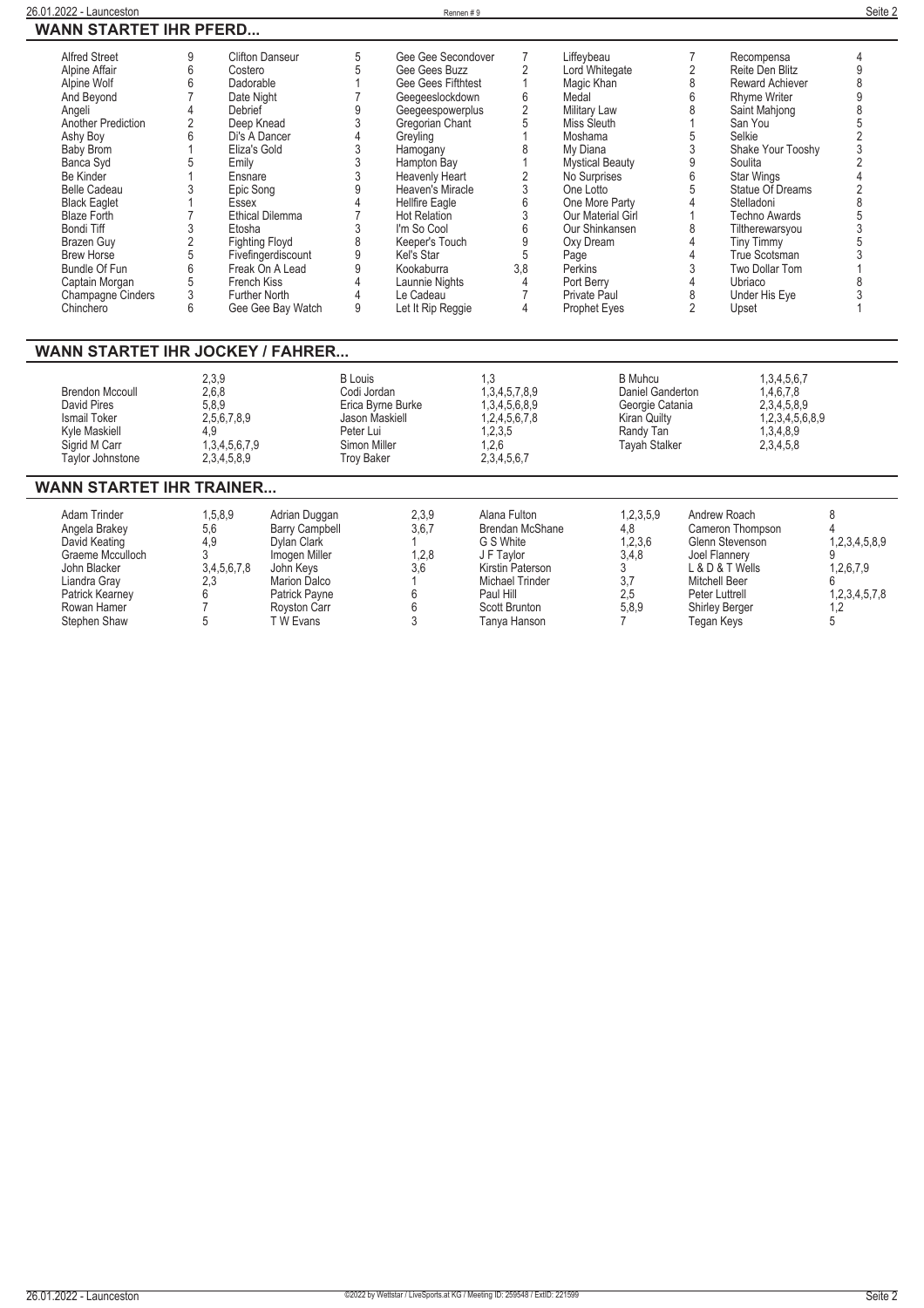|                                       | 26.01.2022 - Launceston                                                                                           |                                        | Rennen#1      |        | Seite 3 |
|---------------------------------------|-------------------------------------------------------------------------------------------------------------------|----------------------------------------|---------------|--------|---------|
| $\overline{G}$<br>07:17               | 1100 m<br>22.500                                                                                                  | Peter Shipton Mdn<br>Rennpreis: 22.500 |               |        |         |
|                                       | QPL                                                                                                               |                                        |               |        |         |
| 1100                                  | <b>Sieg</b><br>Zwilling<br><b>Platz</b>                                                                           | <b>Dreier</b><br>Zweier                | <b>Vierer</b> | Pick 2 |         |
| 1<br>58.5                             | <b>Greyling</b><br>4j. gr/ch W (Instinction - Croatian Quality)<br>Trainer: Shirley Berger                        |                                        |               |        |         |
| Box: 6<br>ML: 61,0                    | <b>Simon Miller</b>                                                                                               |                                        |               |        |         |
| $\overline{\mathbf{2}}$<br>58.5       | <b>Hampton Bay</b><br>7j. b W (Needs Further - Villawood)<br>Trainer: Alana Fulton<br>۳                           |                                        |               |        |         |
| Box: 8<br>ML: 9,0                     | Peter Lui                                                                                                         |                                        |               |        |         |
| 3<br>58.5                             | <b>Upset</b><br>6j. b W (Reset - Sonata Queen)<br>Trainer: Dylan Clark                                            |                                        |               |        |         |
| Box: 1<br>ML: 23,0                    | <b>Sigrid M Carr</b>                                                                                              |                                        |               |        |         |
| 4<br>57.0                             | <b>Black Eaglet</b><br>3j. b/br W (Alpine Eagle - Minna Lass)<br>Trainer: G S White                               |                                        |               |        |         |
|                                       |                                                                                                                   |                                        |               |        |         |
| Box: 2<br>ML: 14,0                    | <b>Randy Tan</b>                                                                                                  |                                        |               |        |         |
| 5<br>57.0                             | <b>Gee Gees Fifthtest</b><br>3j. ch W (Wordsmith - Gee Gees Firstover)<br>Trainer: L & D & T Wells<br>×           |                                        |               |        |         |
| Box: 4<br>ML: 201,0                   | <b>Jason Maskiell</b>                                                                                             |                                        |               |        |         |
| 6<br>57.0<br>Box: 5<br>ML: 35,0       | <b>Two Dollar Tom</b><br>3j. b W (Wandjina - Ranchy)<br>Trainer: Glenn Stevenson<br>œ,<br>Codi Jordan             |                                        |               |        |         |
| 7<br>56.5                             | <b>Be Kinder</b><br>4j. b S (Stryker - Kiyomi)<br>Trainer: Marion Dalco<br>肉                                      |                                        |               |        |         |
| Box: 11<br>ML: 71,0                   | <b>B</b> Muhcu                                                                                                    |                                        |               |        |         |
| 8<br>56.5                             | <b>Dadorable</b><br>5j. b S (Artie Schiller - Schussing)<br>Trainer: L & D & T Wells<br>đQ.                       |                                        |               |        |         |
| Box: 7<br>ML: 71,0                    | <b>Daniel Ganderton</b>                                                                                           |                                        |               |        |         |
| 9<br>55.0                             | <b>Baby Brom</b><br>3j. gr/b S (Lionhearted - Steel Brom)<br>Trainer: Adam Trinder                                |                                        |               |        |         |
| Box: 3<br>ML: 8,0                     | <b>Erica Byrne Burke</b>                                                                                          |                                        |               |        |         |
| А<br>TU<br>55.0<br>Box: 10<br>ML: 9,0 | <b>Our Material Girl</b><br>3j. b S (Reward For Effort - Neerim Star)<br>Trainer: Imogen Miller<br><b>B</b> Louis |                                        |               |        |         |
|                                       |                                                                                                                   |                                        |               |        |         |
| 1<br>56.5<br>Box: 9<br>ML: 91,0       | <b>Miss Sleuth</b><br>5j. br S (Shamus Award - Bella Heart)<br>Trainer: Peter Luttrell<br><b>Kiran Quilty</b>     |                                        |               |        |         |
| Ergebnis:                             | Quoten:                                                                                                           |                                        |               |        |         |
|                                       |                                                                                                                   |                                        |               |        |         |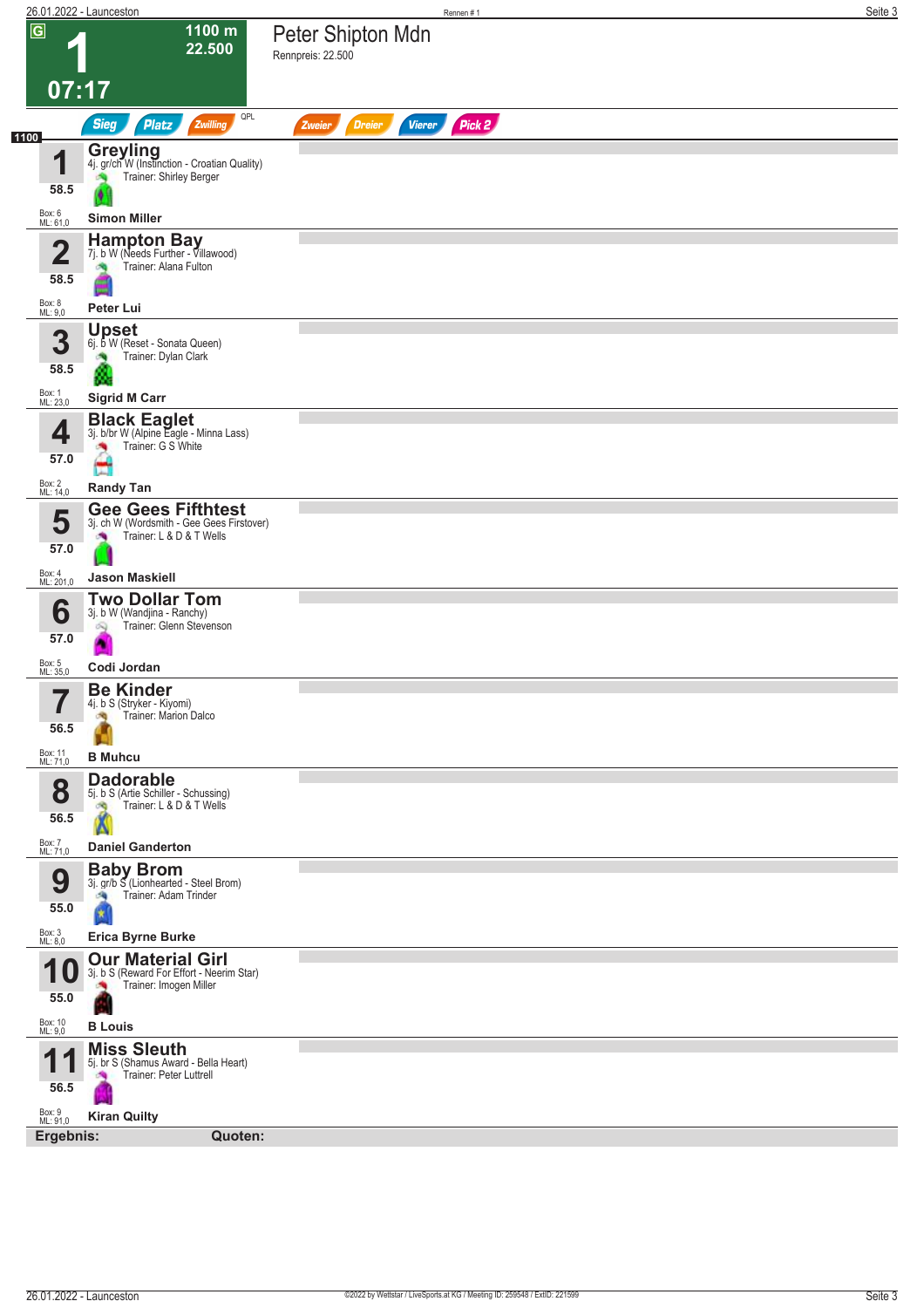|                         | 26.01.2022 - Launceston                                                                                |                                     |               |               | Rennen#2 |                      |  | Seite 4 |
|-------------------------|--------------------------------------------------------------------------------------------------------|-------------------------------------|---------------|---------------|----------|----------------------|--|---------|
| $\overline{G}$<br>07:56 | 1100 m<br>22.500                                                                                       | Jack Blake Mdn<br>Rennpreis: 22.500 |               |               |          |                      |  |         |
|                         | QPL<br><b>Sieg</b><br>Zwilling<br><b>Platz</b>                                                         |                                     | <b>Dreier</b> | <b>Vierer</b> |          | Pick 2 Pick 2 Pick 4 |  |         |
| 1100                    |                                                                                                        | Zweier                              |               |               |          |                      |  |         |
| И<br>58.5               | <b>Brazen Guy</b><br>4j. br W (Shamus Award - Sassy Gal)<br>Trainer: Peter Luttrell<br>哅<br>Ķ,         |                                     |               |               |          |                      |  |         |
| Box: 10<br>ML: 501,0    | <b>Tayah Stalker</b>                                                                                   |                                     |               |               |          |                      |  |         |
| $\mathbf{\Omega}$<br>Z  | <b>Lord Whitegate</b><br>4j. b W (Outreach - Charming Bay)<br>Trainer: Glenn Stevenson<br><b>CALL</b>  |                                     |               |               |          |                      |  |         |
| 58.5                    |                                                                                                        |                                     |               |               |          |                      |  |         |
| Box: 8<br>ML: 28,0      | <b>Ismail Toker</b><br><b>Vivre Is The Word</b>                                                        |                                     |               |               |          |                      |  |         |
| 3<br>58.5               | 4j. ch W (Wordsmith - Vivre La Nett)<br>Trainer: Imogen Miller<br>澚                                    |                                     |               |               |          |                      |  |         |
| Box: 3<br>ML: 18,0      | <b>Brendon Mccoull</b>                                                                                 |                                     |               |               |          |                      |  |         |
|                         | <b>Gee Gees Buzz</b><br>3j. ch W (Wordsmith - Buzzing Along)                                           |                                     |               |               |          |                      |  |         |
| 4<br>57.0               | Trainer: L & D & T Wells                                                                               |                                     |               |               |          |                      |  |         |
| Box: 11                 | <b>Jason Maskiell</b>                                                                                  |                                     |               |               |          |                      |  |         |
| ML: 8,0                 | <b>Prophet Eyes</b>                                                                                    |                                     |               |               |          |                      |  |         |
| 5                       | 3j. b W (Divine Prophet - Gifted Fortune)<br>Trainer: Liandra Gray<br>肉                                |                                     |               |               |          |                      |  |         |
| 57.0<br>Box: 1          | Ń                                                                                                      |                                     |               |               |          |                      |  |         |
| ML: 18,0                | Georgie Catania<br><b>Another Prediction</b>                                                           |                                     |               |               |          |                      |  |         |
| 6<br>56.5               | 4j. br/bl S (Nostradamus - The Noelsta)<br>Trainer: Paul Hill                                          |                                     |               |               |          |                      |  |         |
| Box: 5<br>ML: 14,0      | <b>Taylor Johnstone</b>                                                                                |                                     |               |               |          |                      |  |         |
| 7<br>ı<br>56.5          | <b>Heavenly Heart</b><br>5j. ch S (Wordsmith - Heartbreak Lass)<br>Trainer: Adrian Duggan<br>÷.        |                                     |               |               |          |                      |  |         |
| Box: 4<br>ML: 91,0      | <b>Simon Miller</b>                                                                                    |                                     |               |               |          |                      |  |         |
| 8<br>56.5               | <b>Soulita</b><br>4j. ch S (Squamosa - Dusky Silhouette)<br>Trainer: Shirley Berger<br>$\blacklozenge$ |                                     |               |               |          |                      |  |         |
| Box: 9<br>ML: 22,0      | <b>Troy Baker</b>                                                                                      |                                     |               |               |          |                      |  |         |
| 9<br>55.0               | Geegeespowerplus<br>3j. b S (Clangalang - Gee Gees Top Notch)<br>Trainer: L & D & T Wells              |                                     |               |               |          |                      |  |         |
|                         | Peter Lui                                                                                              |                                     |               |               |          |                      |  |         |
| Box: 2<br>ML: 61,0      | <b>Selkie</b>                                                                                          |                                     |               |               |          |                      |  |         |
| и<br>55.0               | 3j. ch S (Mshawish - Smart Catch)<br>Trainer: G S White                                                |                                     |               |               |          |                      |  |         |
| Box: 6<br>ML: 501,0     |                                                                                                        |                                     |               |               |          |                      |  |         |
| 4<br>п<br>56.5          | <b>Statue Of Dreams</b><br>5j. b S (Statue Of Liberty - Isle Of Dreams)<br>Trainer: Alana Fulton       |                                     |               |               |          |                      |  |         |
| Box: 7<br>ML: 21,0      | <b>Kiran Quilty</b>                                                                                    |                                     |               |               |          |                      |  |         |
| Ergebnis:               | Quoten:                                                                                                |                                     |               |               |          |                      |  |         |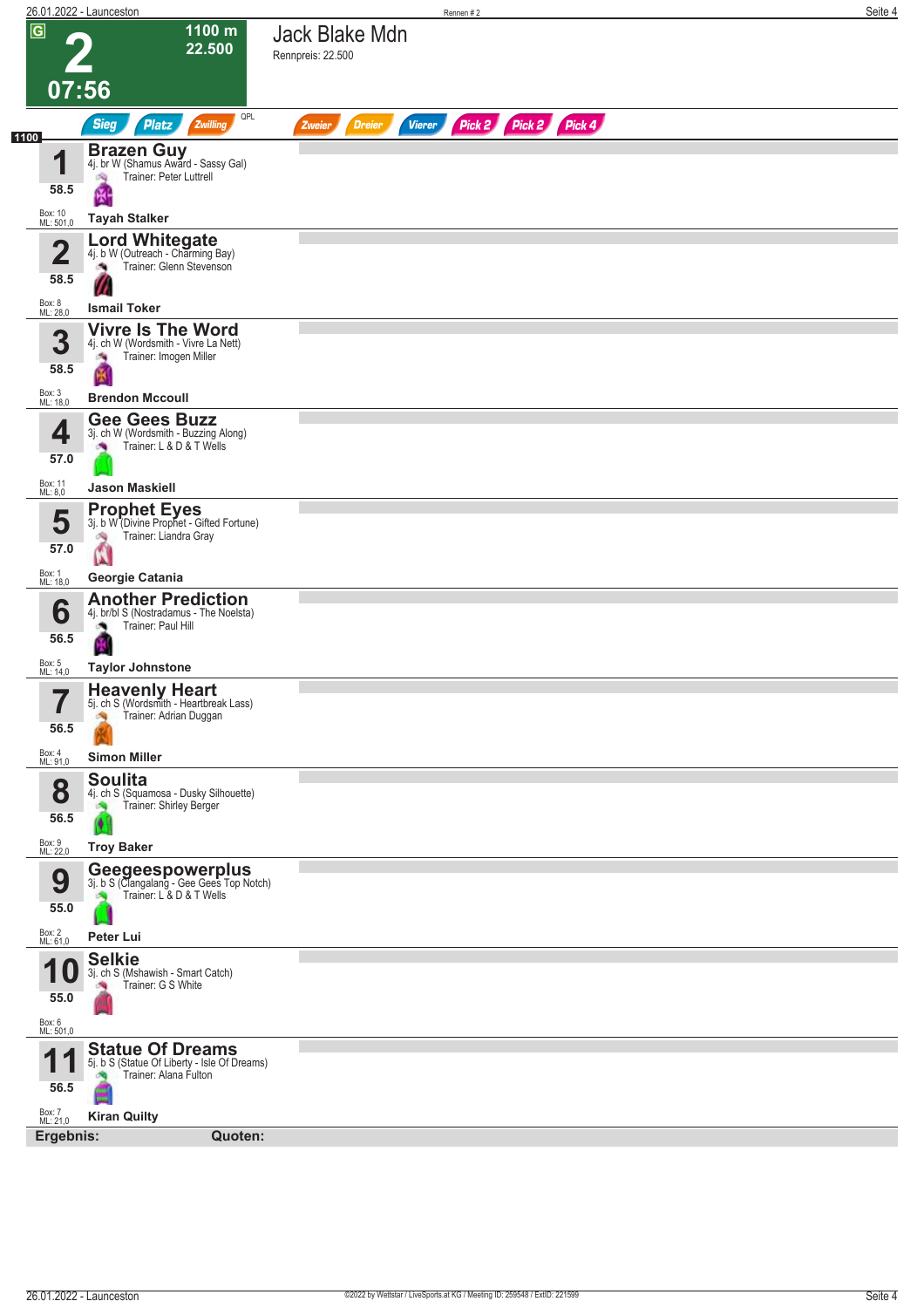|      |                                                         | 26.01.2022 - Launceston                                                                                     | Rennen#3                                                         | Seite 5 |
|------|---------------------------------------------------------|-------------------------------------------------------------------------------------------------------------|------------------------------------------------------------------|---------|
|      | $\overline{G}$                                          | 1200 m<br>22.500                                                                                            | Doug Towns Hcp<br>Rennpreis: 22.500                              |         |
|      | 08:30                                                   |                                                                                                             |                                                                  |         |
| 1200 |                                                         | QPL<br><b>Sieg</b><br><b>Platz</b><br>Zwilling                                                              | Pick 2 Pick 2 Pick 4<br><b>Vierer</b><br><b>Dreier</b><br>Zweier |         |
|      | И<br>59.0                                               | <b>True Scotsman</b><br>4j. b W (Charm Spirit - Highland Lights)<br>Trainer: Glenn Stevenson                |                                                                  |         |
|      | Box: 17<br>ML: 41,0                                     | Codi Jordan                                                                                                 |                                                                  |         |
|      | $\overline{\mathbf{2}}$<br>57.0<br>Box: 16<br>ML: 501,0 | Deep Knead<br>4j. b W (Deep Field - Knead The Dough)<br>Trainer: Michael Trinder<br>o.<br><b>Troy Baker</b> |                                                                  |         |
|      | 3<br>56.5                                               | <b>Hot Relation</b><br>4j. b/br W (Sizzling - Aunty Betty)<br>Trainer: John Keys                            |                                                                  |         |
|      | Box: 13<br>ML: 61,0                                     | <b>Kiran Quilty</b>                                                                                         |                                                                  |         |
|      | 4<br>55.5                                               | <b>Under His Eye</b><br>5j. b W (Magnus - Coppereight)<br>Trainer: Adrian Duggan                            |                                                                  |         |
|      | Box: 3<br>ML: 21,0                                      | <b>Troy Baker</b>                                                                                           |                                                                  |         |
|      | 5<br>55.0                                               | <b>Ensnare</b><br>3j. ch W (Fighting Sun - In Harmony)<br>Trainer: Graeme Mcculloch                         |                                                                  |         |
|      | Box: 8<br>ML: 19,0                                      | <b>Tayah Stalker</b>                                                                                        |                                                                  |         |
|      | 6<br>55.0                                               | <b>Etosha</b><br>3j. br H (Kuroshio - Miss Elsa)<br>Trainer: TW Evans                                       |                                                                  |         |
|      | Box: 15<br>ML: 85,0                                     | <b>Taylor Johnstone</b>                                                                                     |                                                                  |         |
|      | 7<br>ı<br>54.5                                          | <b>Bondi Tiff</b><br>6j. gr/br S (Dalakhani - Bondi Girl)<br>Trainer: Liandra Gray<br>肉                     |                                                                  |         |
|      | Box: 11<br>ML: 41,0                                     | Georgie Catania                                                                                             |                                                                  |         |
|      | 8<br>54.5                                               | <b>Emily</b><br>3j. b S (Wordsmith - Arenzano)<br>Trainer: Barry Campbell<br>ű                              |                                                                  |         |
|      | Box: 1<br>ML: 29,0                                      | <b>Erica Byrne Burke</b>                                                                                    |                                                                  |         |
|      | 9<br>54.5<br>Box: 7<br>ML: 65,0                         | <b>Shake Your Tooshy</b><br>5j. b/br S (Reward For Effort - Saturn Shimmy)<br>Trainer: Kirstin Paterson     |                                                                  |         |
|      | И<br>54.0                                               | <b>Belle Cadeau</b><br>3j. b S (Palentino - Isn't Life Strange)<br>Trainer: Barry Campbell<br>dK)           |                                                                  |         |
|      | Box: 4<br>ML: 75,0                                      | <b>Sigrid M Carr</b>                                                                                        |                                                                  |         |
|      | И<br>54.0                                               | Champagne Cinders<br>3j. gr S (The Factor - Champara)<br>Trainer: John Blacker<br>哅                         |                                                                  |         |
|      | Box: 14<br>ML: 65,0                                     | <b>B</b> Muhcu                                                                                              |                                                                  |         |
|      | 54.0                                                    | <b>Heaven's Miracle</b><br>3j. b S (Star Witness - Heaven's Choice)<br>Trainer: G S White                   |                                                                  |         |
|      | Box: 12<br>ML: 21,0                                     | <b>Randy Tan</b>                                                                                            |                                                                  |         |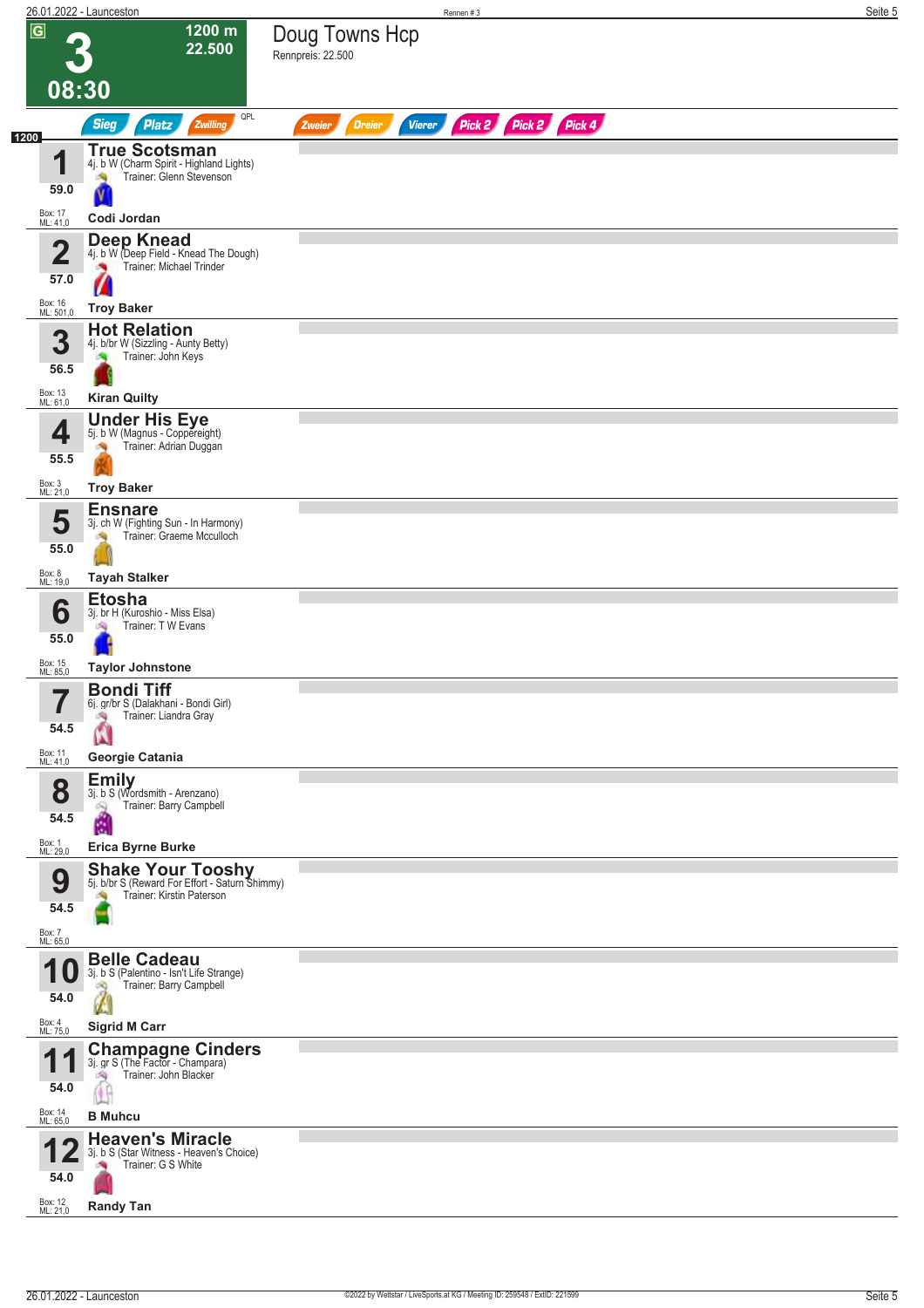|                                         | 26.01.2022 - Launceston                                                                   | Rennen#3                                                         | Seite 6 |
|-----------------------------------------|-------------------------------------------------------------------------------------------|------------------------------------------------------------------|---------|
| $\overline{G}$                          | 1200 m<br>22.500                                                                          | Doug Towns Hcp<br>Rennpreis: 22.500                              |         |
| 08:30                                   |                                                                                           |                                                                  |         |
|                                         | QPL<br><b>Sieg</b><br><b>Platz</b><br>Zwilling                                            | Pick 2 Pick 2 Pick 4<br><b>Vierer</b><br><b>Dreier</b><br>Zweier |         |
| 40                                      | Tiltherewarsyou<br>Trainer: Liandra Gray                                                  |                                                                  |         |
| 54.0                                    |                                                                                           |                                                                  |         |
| Box: 10<br>ML: 19,0                     | <b>B</b> Louis                                                                            |                                                                  |         |
| 54.0                                    | <b>Perkins</b><br>5j. b W (Olympic Glory - Tennessee Sunrise)<br>Trainer: Alana Fulton    |                                                                  |         |
| Box: 5<br>ML: 91,0                      | Peter Lui                                                                                 |                                                                  |         |
| 5<br>54.0<br>Box: 6<br>ML: 201,0        | <b>Eliza's Gold</b><br>5j. gr/bl S (Mawingo - Gold Eliza)<br>Trainer: Peter Luttrell<br>Ñ |                                                                  |         |
| $\bullet$<br>54.0<br>Box: 2<br>ML: 91,0 | <b>My Diana</b><br>5j. b S (Wordsmith - My Fraulein)<br>Trainer: Adrian Duggan            |                                                                  |         |
| 54.0                                    | Kookaburra<br>5j. ch S (Eurozone - Comical Lass)<br>Trainer: J F Taylor                   |                                                                  |         |
| Box: 9<br>ML: 91,0                      |                                                                                           |                                                                  |         |
| Ergebnis:                               | Quoten:                                                                                   |                                                                  |         |
|                                         |                                                                                           |                                                                  |         |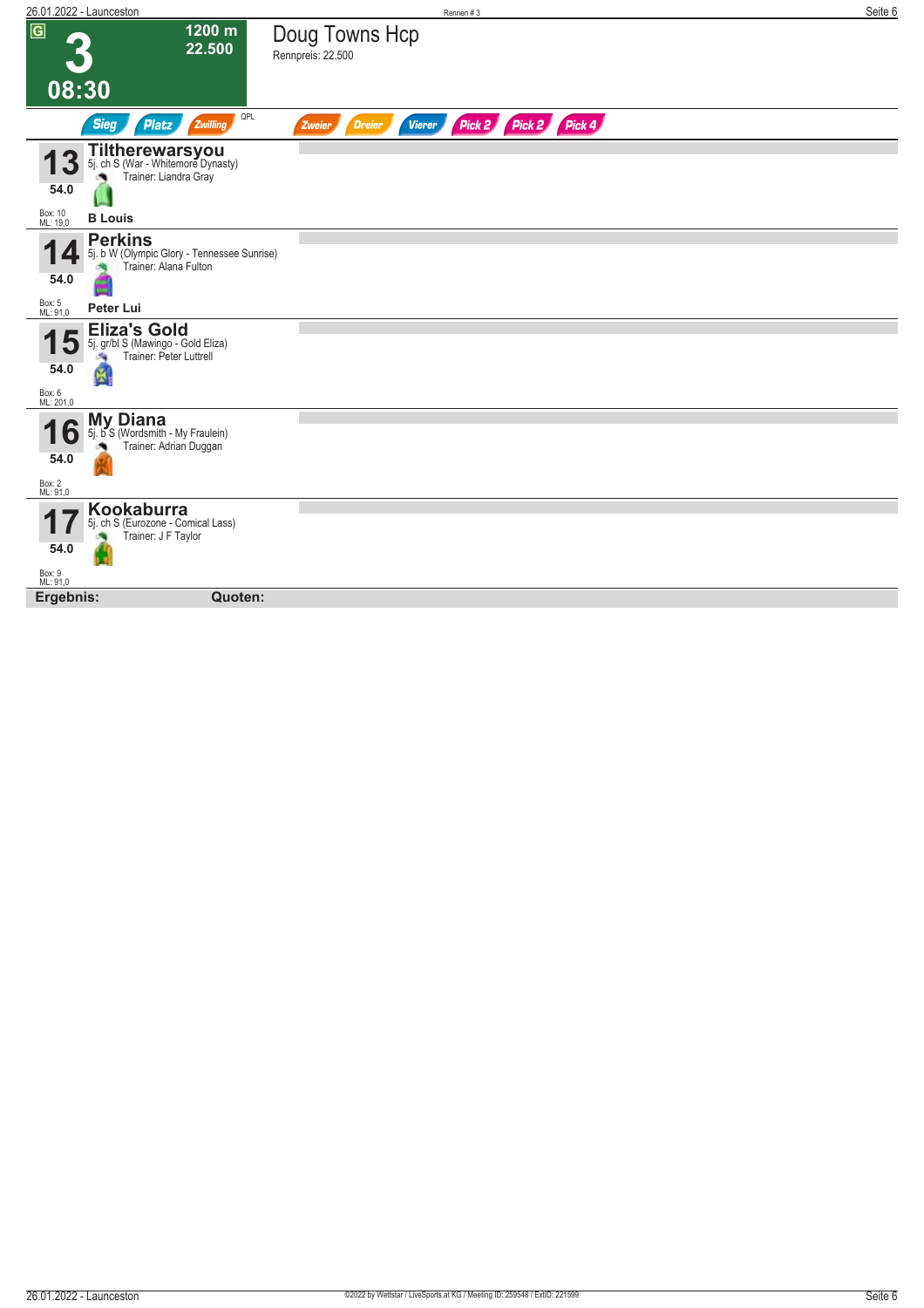|      |                             | 26.01.2022 - Launceston                                                                                 | Rennen#4                                                         | Seite 7 |
|------|-----------------------------|---------------------------------------------------------------------------------------------------------|------------------------------------------------------------------|---------|
|      | $\overline{G}$              | 1600 m<br>22.500                                                                                        | Dick Bertram Plate<br>Rennpreis: 22.500                          |         |
|      | 09:06                       |                                                                                                         |                                                                  |         |
|      |                             | QPL<br><b>Sieg</b><br>Zwilling<br><b>Platz</b>                                                          | Pick 2 Pick 2 Pick 4<br><b>Vierer</b><br><b>Dreier</b><br>Zweier |         |
| 1600 | и<br>59.0                   | Let It Rip Reggie<br>4j. ch W (Ocean Park - Jungle Juice)<br>Trainer: J F Taylor<br>dQ                  |                                                                  |         |
|      | Box: 8<br>ML: 35,0          | <b>Kyle Maskiell</b>                                                                                    |                                                                  |         |
|      | 2<br>57.0                   | <b>Di's A Dancer</b><br>4j. b S (Needs Further - Di's Angel)<br>Trainer: Glenn Stevenson<br>$\sim$      |                                                                  |         |
|      | Box: 7<br>ML: 55,0          | Codi Jordan                                                                                             |                                                                  |         |
|      | 3<br>57.0                   | <b>Essex</b><br>4j. b S (Rich Enuff - Dexcellent)<br>Trainer: John Blacker<br>淘                         |                                                                  |         |
|      | Box: 1<br>ML: 65,0          | <b>Daniel Ganderton</b>                                                                                 |                                                                  |         |
|      | 4<br>57.0                   | <b>Launnie Nights</b><br>4j. br W (Pentire - Constant Charmer)<br>Trainer: Brendan McShane              |                                                                  |         |
|      | Box: 3<br>ML: 75,0          | <b>B</b> Muhcu                                                                                          |                                                                  |         |
|      | 5<br>57.0                   | <b>Port Berry</b><br>5j. b S (Jakkalberry - Portent)<br>Trainer: John Blacker<br>d.                     |                                                                  |         |
|      | Box: 9<br>ML: 19,0          | <b>Jason Maskiell</b>                                                                                   |                                                                  |         |
|      | 6<br>57.0                   | <b>Recompensa</b><br>5j. b S (Reward For Effort - Cuban Gold)<br>Trainer: Peter Luttrell<br>đ.<br>и     |                                                                  |         |
|      | Box: 2<br>ML: 41,0          | <b>Troy Baker</b>                                                                                       |                                                                  |         |
|      | 7<br>$\blacksquare$<br>57.0 | <b>Star Wings</b><br>4j. b W (Mawingo - Klarion Star)<br>Trainer: David Keating                         |                                                                  |         |
|      | Box: 12<br>ML: 61,0         | <b>Randy Tan</b>                                                                                        |                                                                  |         |
|      | 8<br>55.0                   | <b>Further North</b><br>6j. b S (Needs Further - Dear Friend)<br>Trainer: John Blacker                  |                                                                  |         |
|      | Box: 5<br>ML: 9,0           | <b>Erica Byrne Burke</b>                                                                                |                                                                  |         |
|      | 9<br>55.0                   | <b>One More Party</b><br>5j. b S (Onemorenomore - Zeparty)<br>Trainer: Brendan McShane                  |                                                                  |         |
|      | Box: 4<br>ML: 91,0          | <b>Taylor Johnstone</b>                                                                                 |                                                                  |         |
|      | 54.5                        | Angeli<br>3j. b S (Artie Schiller - Papiria)<br>Trainer: John Blacker<br>÷.                             |                                                                  |         |
|      | Box: 13<br>ML: 55,0         | Georgie Catania                                                                                         |                                                                  |         |
|      | И<br>54.5                   | <b>French Kiss</b><br>3j. b S (Ready For Victory - Parisian Lush)<br>Trainer: Cameron Thompson          |                                                                  |         |
|      | Box: 11<br>ML: 61,0         | <b>Kiran Quilty</b>                                                                                     |                                                                  |         |
|      | 54.5<br>Box: 10<br>ML: 61,0 | <b>Oxy Dream</b><br>3j. b S (Stinchar - Oxy Angel)<br>Trainer: Cameron Thompson<br><b>Tayah Stalker</b> |                                                                  |         |
|      |                             |                                                                                                         |                                                                  |         |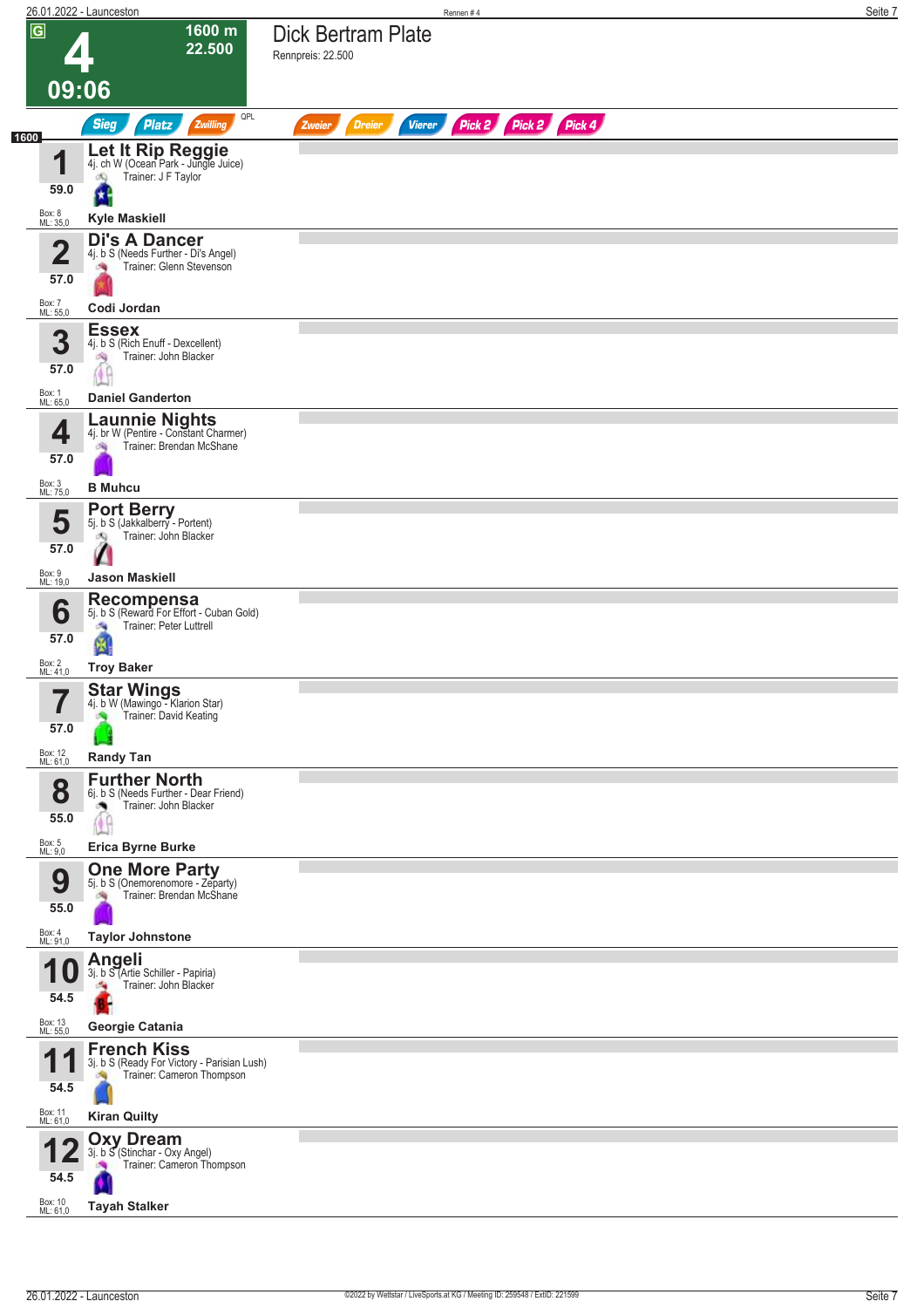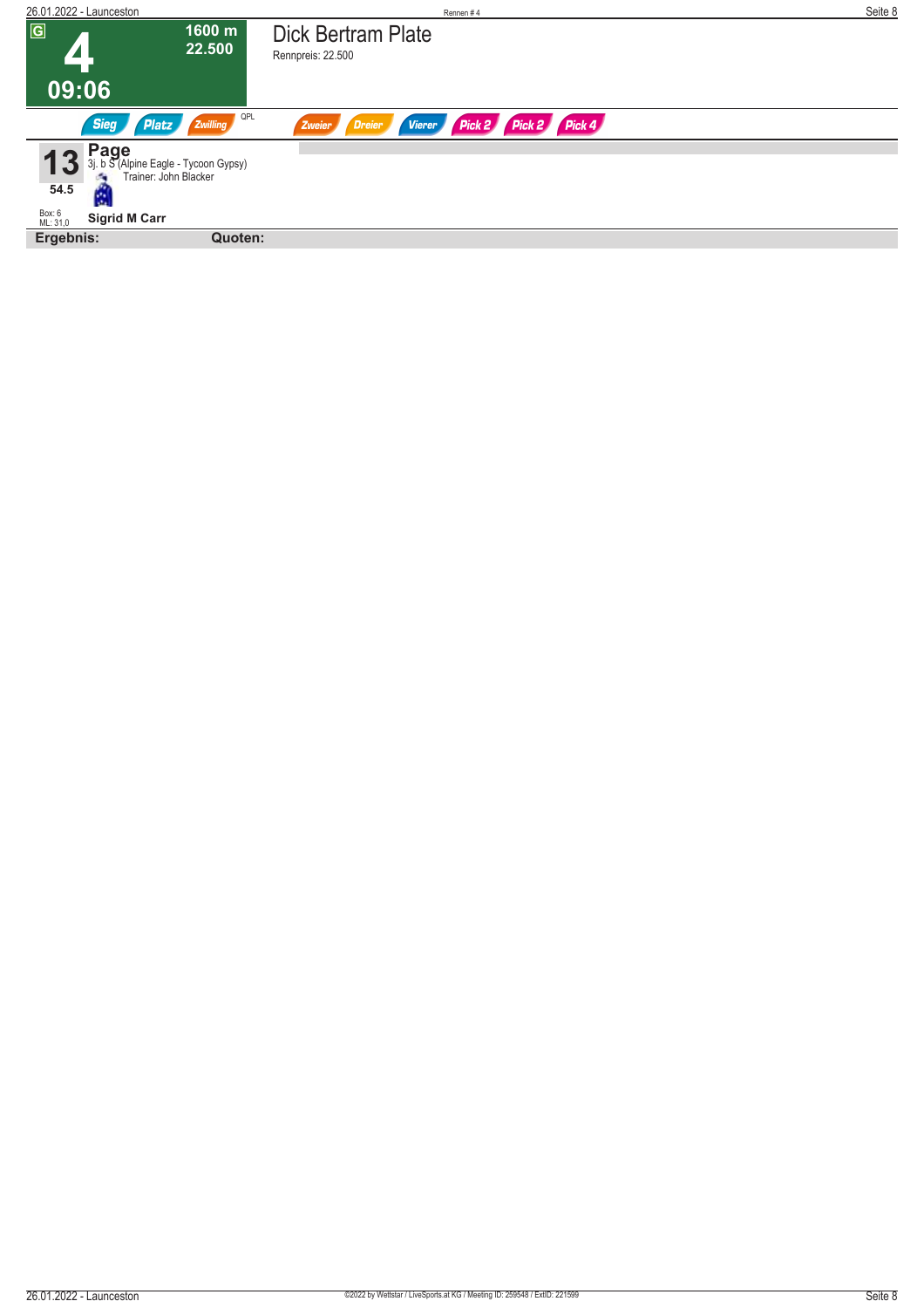| 26.01.2022 - Launceston         |                                                                                                                         | Rennen #5                                                        | Seite 9 |
|---------------------------------|-------------------------------------------------------------------------------------------------------------------------|------------------------------------------------------------------|---------|
| $\overline{G}$<br>09:40         | 2100 m<br>22.500                                                                                                        | <b>Bill Dunstone Memorial</b><br>Rennpreis: 22.500               |         |
|                                 | QPL<br>Sieg<br>Platz<br>Zwilling                                                                                        | Pick 2 Pick 2 Pick 4<br><b>Dreier</b><br><b>Vierer</b><br>Zweier |         |
| 2100<br>1<br>62.5               | <b>Gregorian Chant</b><br>6j. ch S (Echoes Of Heaven - Norse Affair)<br>Trainer: Glenn Stevenson<br>澚<br>$\mathfrak{a}$ |                                                                  |         |
| Box: 7<br>ML: 5,0               | Codi Jordan                                                                                                             |                                                                  |         |
| $\overline{\mathbf{2}}$<br>62.5 | <b>One Lotto</b><br>4j. ch W (Super One - Potluck)<br>Trainer: Tegan Keys                                               |                                                                  |         |
| Box: 1<br>ML: 7,0               | <b>Tayah Stalker</b>                                                                                                    |                                                                  |         |
| 3<br>60.5                       | <b>Clifton Danseur</b><br>4j. b W (Delago Deluxe - Bonny Jeunesse)<br>Trainer: Adam Trinder<br>鸿                        |                                                                  |         |
| Box: 12<br>ML: 85,0             | <b>Erica Byrne Burke</b>                                                                                                |                                                                  |         |
| 4<br>59.5                       | <b>Brew Horse</b><br>4j. b/br W (Fiorente - Tabrir)<br>Trainer: Stephen Shaw                                            |                                                                  |         |
| Box: 6<br>ML: 31,0              | <b>B</b> Muhcu                                                                                                          |                                                                  |         |
| 5<br>59.0                       | <b>Costero</b><br>7j. b W (Trusting - Dolphin Dance)<br>Trainer: John Blacker<br>dQ.<br>Ø                               |                                                                  |         |
| Box: 5<br>ML: 65,0              | <b>Jason Maskiell</b>                                                                                                   |                                                                  |         |
| 6<br>59.0                       | <b>Tiny Timmy</b><br>4j. b W (Mawingo - Beulah)<br>Trainer: Angela Brakey<br>6Q                                         |                                                                  |         |
| Box: 8<br>ML: 19,0              | <b>Troy Baker</b>                                                                                                       |                                                                  |         |
| 7<br>58.5                       | <b>Banca Syd</b><br>6j. ch W (Unusual Suspect - Cabarita Miss)<br>Trainer: Scott Brunton                                |                                                                  |         |
| Box: 13<br>ML: 91,0             | <b>David Pires</b>                                                                                                      |                                                                  |         |
| 8<br>58.5                       | <b>Moshama</b><br>5j. b W (Moshe - Chrome Magic)<br>Trainer: John Blacker<br>沟<br>Œ                                     |                                                                  |         |
| Box: 9<br>ML: 41,0              | <b>Kiran Quilty</b>                                                                                                     |                                                                  |         |
| 9<br>58.0                       | <b>Captain Morgan</b><br>6j. b/br W (Savabeel - Chandelier)<br>Trainer: Peter Luttrell                                  |                                                                  |         |
| Box: 2<br>ML: 14,0              | <b>Ismail Toker</b>                                                                                                     |                                                                  |         |
| А<br>1 U<br>57.0                | <b>Wineglass Bay</b><br>7j. b W (Stratum - Decidity)<br>Trainer: Alana Fulton                                           |                                                                  |         |
| Box: 3<br>ML: 91,0              | Peter Lui                                                                                                               |                                                                  |         |
| 4<br>P<br>56.0                  | <b>Techno Awards</b><br>4j. br W (Shamus Award - Rainbow's End)<br>Trainer: Peter Luttrell<br>a s<br>M                  |                                                                  |         |
| Box: 4<br>ML: 21,0              | <b>Sigrid M Carr</b>                                                                                                    |                                                                  |         |
| 54.0                            | <b>Kel's Star</b><br>7j. ch S (Wordsmith - Perfect Penny)<br>Trainer: Tegan Keys                                        |                                                                  |         |
| Box: 10<br>ML: 21,0             | Georgie Catania                                                                                                         |                                                                  |         |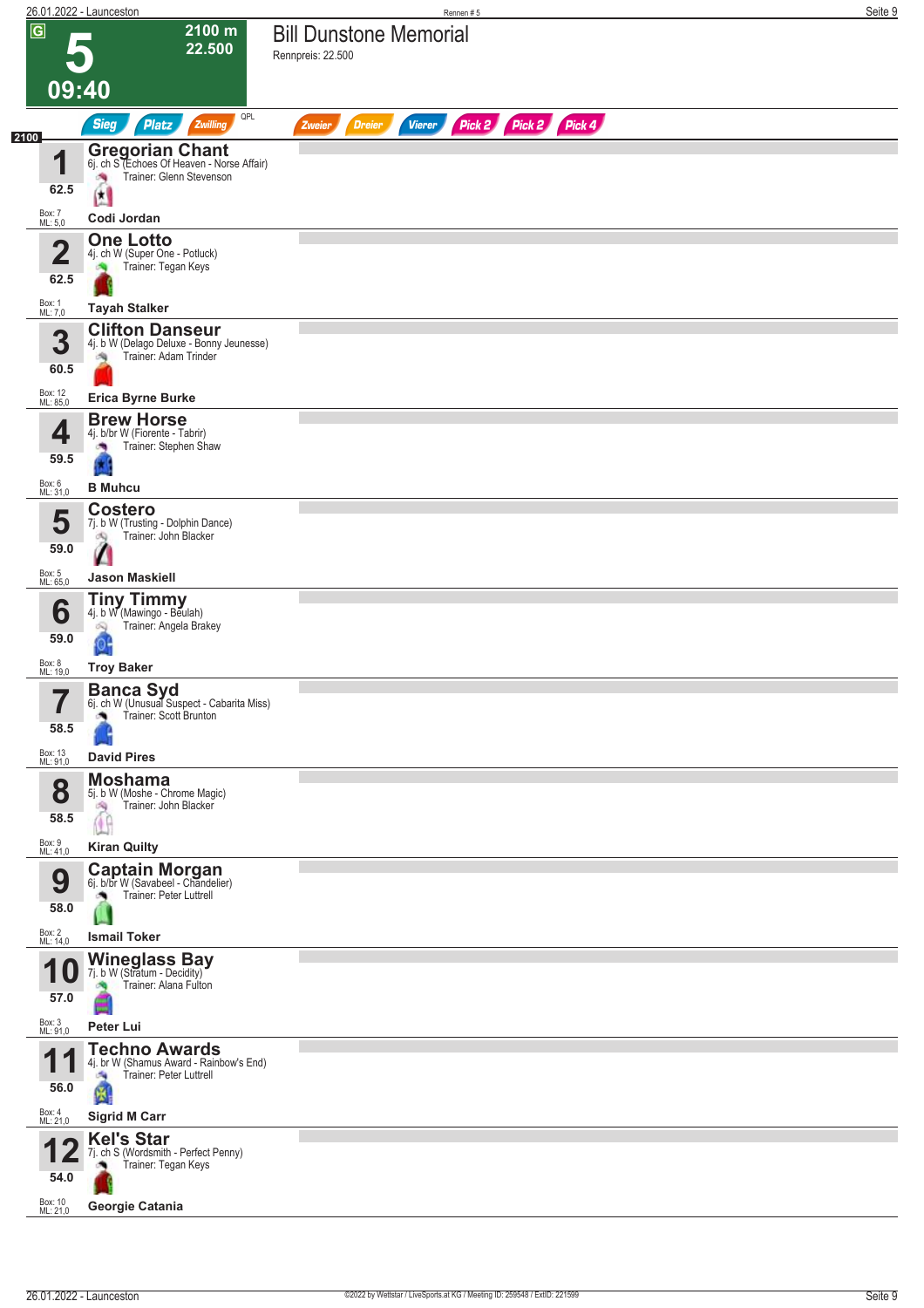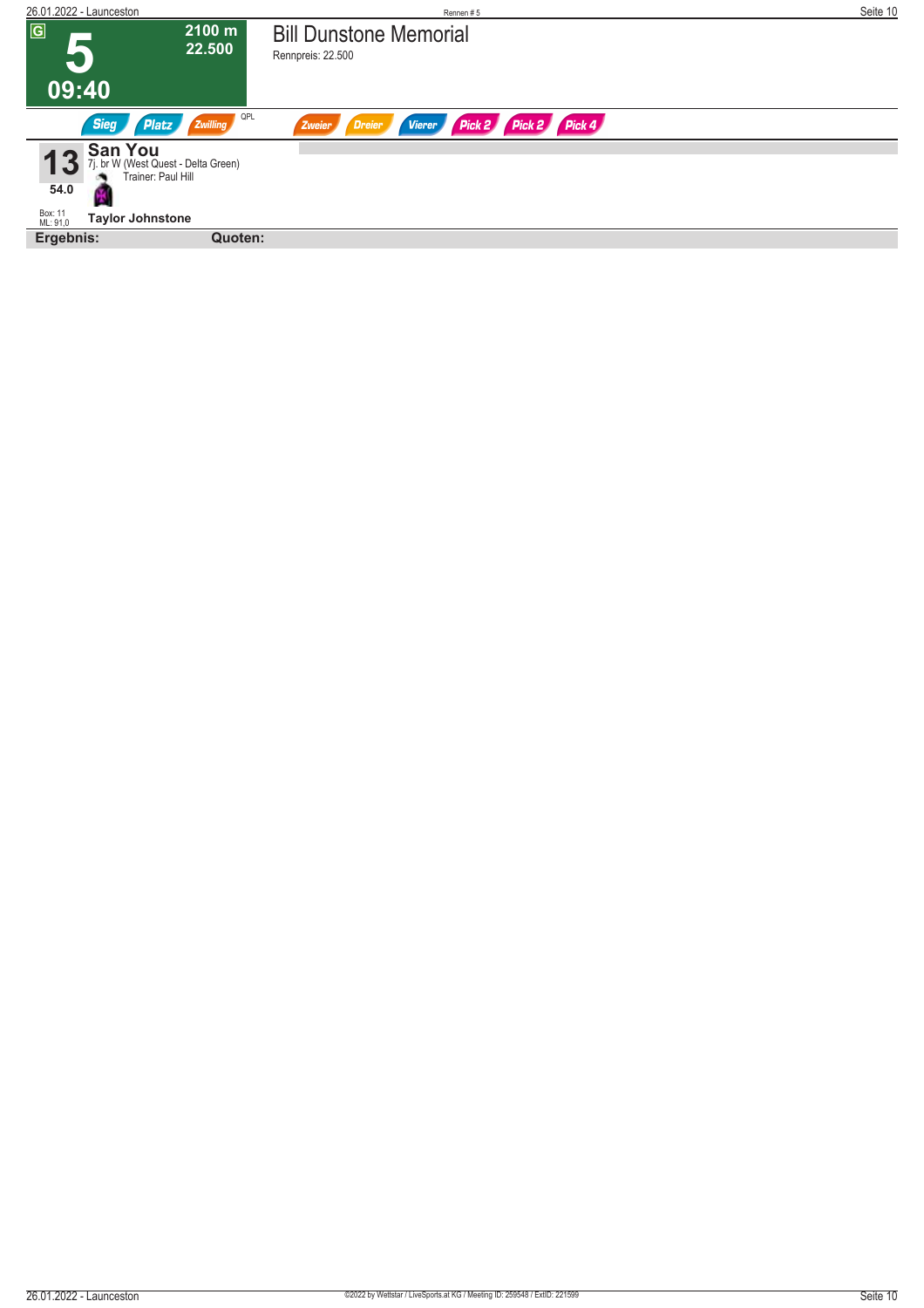|                                      | 26.01.2022 - Launceston                                                                                                           | Rennen#6                                                         | Seite 11 |
|--------------------------------------|-----------------------------------------------------------------------------------------------------------------------------------|------------------------------------------------------------------|----------|
| $\overline{\mathsf{G}}$              | 2100 m<br>100.000                                                                                                                 | K Sharkie Launceston Guineas<br>Rennpreis: 100.000               |          |
|                                      | 10:20                                                                                                                             |                                                                  |          |
| 2100                                 | QPL<br><b>Sieg</b><br><b>Platz</b><br>Zwilling                                                                                    | Pick 2 Pick 2 Pick 4<br><b>Vierer</b><br>Zweier<br><b>Dreier</b> |          |
| 1<br>57.0                            | <b>Alpine Wolf</b><br>3j. b/br W (Alpine Eagle - Copper Dancer)<br>Trainer: Barry Campbell<br>ø                                   |                                                                  |          |
| Box: 7<br>ML: 16,0                   | <b>Daniel Ganderton</b>                                                                                                           |                                                                  |          |
| $\mathbf 2$<br>57.0                  | <b>Ashy Boy</b><br>3j. b W (Star Witness - Al Julhara)<br>Trainer: Patrick Kearney                                                |                                                                  |          |
| Box: 5<br>ML: 7,0                    | <b>Brendon Mccoull</b>                                                                                                            |                                                                  |          |
| 3<br>57.0<br>Box: 10<br>ML: 21,0     | <b>Medal</b><br>3j. b/br W (Savabeel - Gold Rocks)<br><b>Trainer: Mitchell Beer</b><br>dig<br>$\mathbf{r}$<br><b>Simon Miller</b> |                                                                  |          |
|                                      | <b>Alpine Affair</b>                                                                                                              |                                                                  |          |
| 4<br>57.0                            | 3j. b W (Alpine Eagle - Elusive Affair)<br>Trainer: John Blacker<br>đQ.                                                           |                                                                  |          |
| Box: 9<br>ML: 21,0                   | <b>Ismail Toker</b>                                                                                                               |                                                                  |          |
| 5<br>57.0                            | <b>Hellfire Eagle</b><br>3j. b W (Alpine Eagle - Gehenna)<br>Trainer: Angela Brakey                                               |                                                                  |          |
| Box: 2<br>ML: 31,0                   | <b>Kiran Quilty</b>                                                                                                               |                                                                  |          |
| 6<br>57.0                            | Geegeeslockdown<br>3j. br W (Wordsmith - Saturnal)<br>Trainer: L & D & T Wells<br>×                                               |                                                                  |          |
| Box: 1<br>ML: 31,0                   | <b>Jason Maskiell</b>                                                                                                             |                                                                  |          |
| 7<br>I<br>57.0<br>Box: 6<br>ML: 31,0 | <b>No Surprises</b><br>3j. br H (Clangalang - Miss Elizabeth)<br>Trainer: Royston Carr<br>有<br>D.<br><b>Sigrid M Carr</b>         |                                                                  |          |
|                                      | <b>Chinchero</b>                                                                                                                  |                                                                  |          |
| 8<br>57.0                            | 3j. ch W (Mshawish - Feerique)<br>Trainer: G S White<br>×.                                                                        |                                                                  |          |
| Box: 3<br>ML: 81,0                   | <b>B</b> Muhcu                                                                                                                    |                                                                  |          |
| 9<br>57.0                            | I'm So Cool<br>3j. b W (Alpine Eagle - Smooth Return)<br>Trainer: John Keys<br>×                                                  |                                                                  |          |
| Box: 8<br>ML: 41,0                   | <b>Troy Baker</b>                                                                                                                 |                                                                  |          |
| И<br>10<br>55.0                      | <b>Bundle Of Fun</b><br>3j. ch S (Written Tycoon - Alcatraz)<br>Trainer: Patrick Payne                                            |                                                                  |          |
| Box: 4<br>ML: 46,0                   | <b>Erica Byrne Burke</b>                                                                                                          |                                                                  |          |
| Ergebnis:                            | Quoten:                                                                                                                           |                                                                  |          |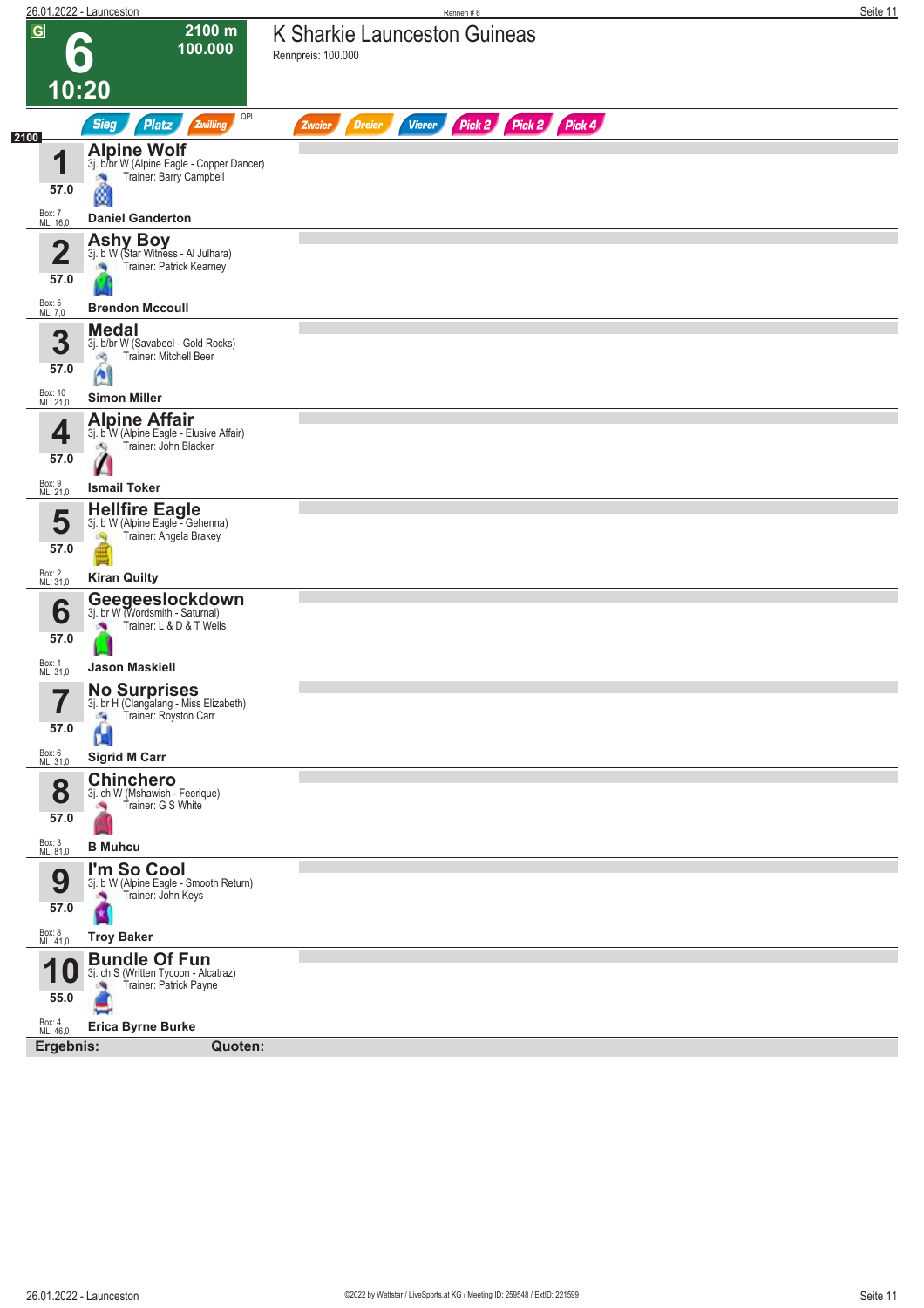| $\overline{G}$<br>1200 m<br><b>Ladbrokes Stakes</b><br>50.000<br>Rennpreis: 50.000<br>11:00<br>Pick 2 Pick 2 Pick 3 Pick 4<br><b>Sieg</b><br><b>Platz</b><br>Zwilling<br><b>Dreier</b><br><b>Vierer</b><br>Zweier<br><b>Blaze Forth</b><br>И<br>9j. br W (Court Command - Certain Blaze)<br>Trainer: John Blacker<br>Ø.<br>58.5<br>懰<br>Box: 7<br>ML: 14,0<br><b>Daniel Ganderton</b><br><b>Gee Gee Secondover</b><br>Ω<br>6j. ch W (Wordsmith - Gee Gees Firstover)<br>◢<br>Trainer: L & D & T Wells<br>×<br>58.5<br>Box: 5<br>ML: 6,0<br><b>B</b> Muhcu<br>Liffeybeau<br>3<br>8j. b W (Magnus - Liffeybel)<br>Trainer: Michael Trinder<br>×<br>58.5<br>И<br>Box: 1<br>ML: 7,0<br><b>Troy Baker</b><br>Le Cadeau<br>4<br>4j. b W (Statue Of Liberty - Isn't Life Strange)<br>Trainer: Barry Campbell<br>58.5<br>Box: 6<br>ML: 36,0<br><b>Sigrid M Carr</b><br><b>Ethical Dilemma</b><br>5<br>6j. b/br W (Shamus Award - Miss Ethics)<br>Trainer: Peter Luttrell<br>Q<br>58.5<br>Box: 4<br>ML: 5,0<br><b>Ismail Toker</b><br><b>And Beyond</b><br>6<br>5j. b W (Wordsmith - Privada)<br>Trainer: Tanya Hanson<br>58.5<br>Box: 3<br>ML: 33,0<br><b>Jason Maskiell</b><br><b>Date Night</b><br>9j. b W (Not A Single Doubt - France Soir)<br>Trainer: Rowan Hamer<br>确<br>58.5<br>÷<br>Box: 2<br>ML: 21,0<br>Codi Jordan | Quoten:<br>Ergebnis: | 26.01.2022 - Launceston | Rennen#7 | Seite 12 |
|------------------------------------------------------------------------------------------------------------------------------------------------------------------------------------------------------------------------------------------------------------------------------------------------------------------------------------------------------------------------------------------------------------------------------------------------------------------------------------------------------------------------------------------------------------------------------------------------------------------------------------------------------------------------------------------------------------------------------------------------------------------------------------------------------------------------------------------------------------------------------------------------------------------------------------------------------------------------------------------------------------------------------------------------------------------------------------------------------------------------------------------------------------------------------------------------------------------------------------------------------------------------------------------------------------------------|----------------------|-------------------------|----------|----------|
| 1200                                                                                                                                                                                                                                                                                                                                                                                                                                                                                                                                                                                                                                                                                                                                                                                                                                                                                                                                                                                                                                                                                                                                                                                                                                                                                                                   |                      |                         |          |          |
|                                                                                                                                                                                                                                                                                                                                                                                                                                                                                                                                                                                                                                                                                                                                                                                                                                                                                                                                                                                                                                                                                                                                                                                                                                                                                                                        |                      |                         |          |          |
|                                                                                                                                                                                                                                                                                                                                                                                                                                                                                                                                                                                                                                                                                                                                                                                                                                                                                                                                                                                                                                                                                                                                                                                                                                                                                                                        |                      |                         |          |          |
|                                                                                                                                                                                                                                                                                                                                                                                                                                                                                                                                                                                                                                                                                                                                                                                                                                                                                                                                                                                                                                                                                                                                                                                                                                                                                                                        |                      |                         |          |          |
|                                                                                                                                                                                                                                                                                                                                                                                                                                                                                                                                                                                                                                                                                                                                                                                                                                                                                                                                                                                                                                                                                                                                                                                                                                                                                                                        |                      |                         |          |          |
|                                                                                                                                                                                                                                                                                                                                                                                                                                                                                                                                                                                                                                                                                                                                                                                                                                                                                                                                                                                                                                                                                                                                                                                                                                                                                                                        |                      |                         |          |          |
|                                                                                                                                                                                                                                                                                                                                                                                                                                                                                                                                                                                                                                                                                                                                                                                                                                                                                                                                                                                                                                                                                                                                                                                                                                                                                                                        |                      |                         |          |          |
|                                                                                                                                                                                                                                                                                                                                                                                                                                                                                                                                                                                                                                                                                                                                                                                                                                                                                                                                                                                                                                                                                                                                                                                                                                                                                                                        |                      |                         |          |          |
|                                                                                                                                                                                                                                                                                                                                                                                                                                                                                                                                                                                                                                                                                                                                                                                                                                                                                                                                                                                                                                                                                                                                                                                                                                                                                                                        |                      |                         |          |          |
|                                                                                                                                                                                                                                                                                                                                                                                                                                                                                                                                                                                                                                                                                                                                                                                                                                                                                                                                                                                                                                                                                                                                                                                                                                                                                                                        |                      |                         |          |          |
|                                                                                                                                                                                                                                                                                                                                                                                                                                                                                                                                                                                                                                                                                                                                                                                                                                                                                                                                                                                                                                                                                                                                                                                                                                                                                                                        |                      |                         |          |          |
|                                                                                                                                                                                                                                                                                                                                                                                                                                                                                                                                                                                                                                                                                                                                                                                                                                                                                                                                                                                                                                                                                                                                                                                                                                                                                                                        |                      |                         |          |          |
|                                                                                                                                                                                                                                                                                                                                                                                                                                                                                                                                                                                                                                                                                                                                                                                                                                                                                                                                                                                                                                                                                                                                                                                                                                                                                                                        |                      |                         |          |          |
|                                                                                                                                                                                                                                                                                                                                                                                                                                                                                                                                                                                                                                                                                                                                                                                                                                                                                                                                                                                                                                                                                                                                                                                                                                                                                                                        |                      |                         |          |          |
|                                                                                                                                                                                                                                                                                                                                                                                                                                                                                                                                                                                                                                                                                                                                                                                                                                                                                                                                                                                                                                                                                                                                                                                                                                                                                                                        |                      |                         |          |          |
|                                                                                                                                                                                                                                                                                                                                                                                                                                                                                                                                                                                                                                                                                                                                                                                                                                                                                                                                                                                                                                                                                                                                                                                                                                                                                                                        |                      |                         |          |          |
|                                                                                                                                                                                                                                                                                                                                                                                                                                                                                                                                                                                                                                                                                                                                                                                                                                                                                                                                                                                                                                                                                                                                                                                                                                                                                                                        |                      |                         |          |          |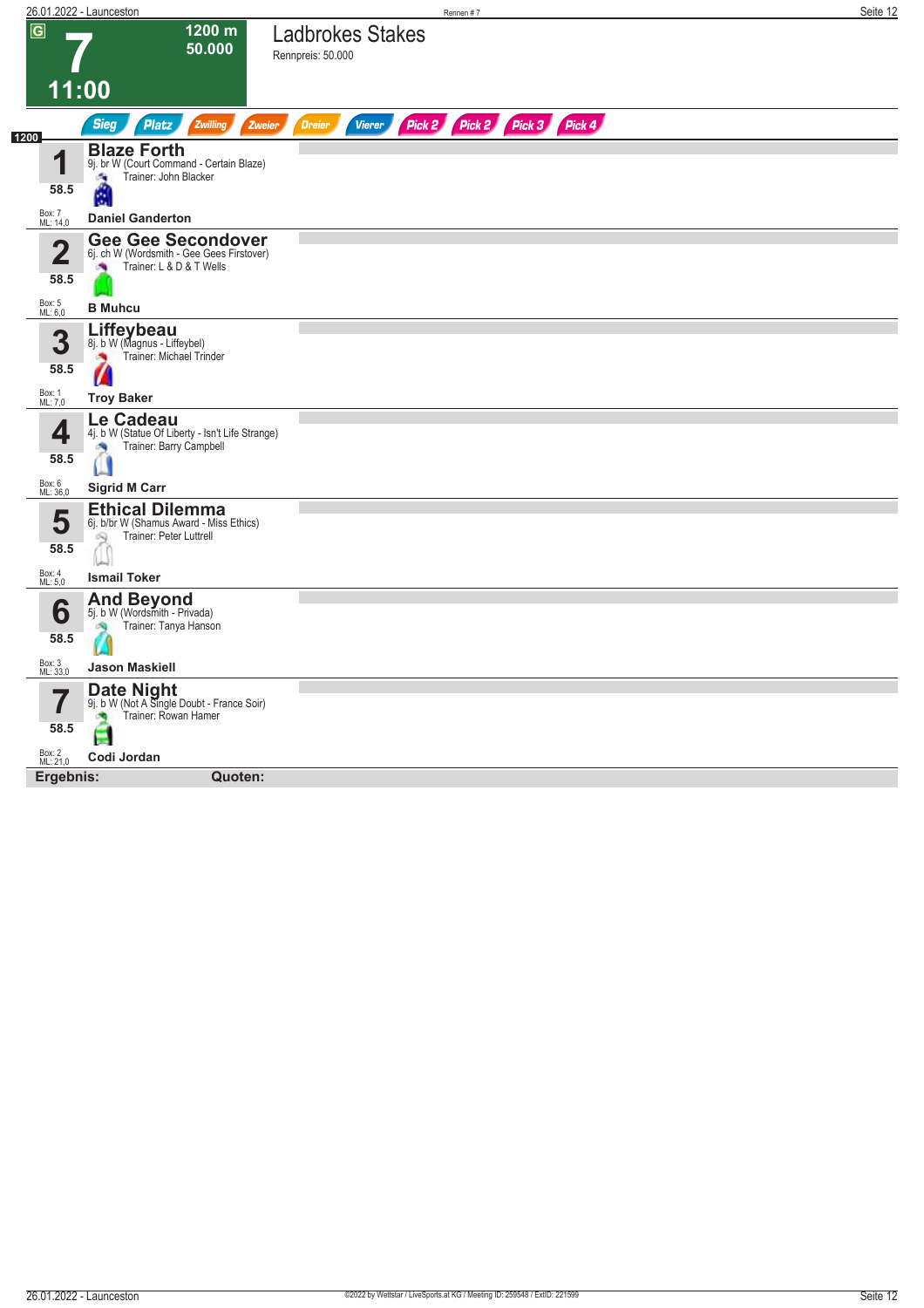|                                 | 26.01.2022 - Launceston                                                                               | Rennen#8                                                                | Seite 13 |
|---------------------------------|-------------------------------------------------------------------------------------------------------|-------------------------------------------------------------------------|----------|
| $\overline{G}$                  | 1400 m<br>$\bullet$<br>25.000                                                                         | Rod Thirkell-Johnston Am<br>Rennpreis: 25.000                           |          |
|                                 | 11:30                                                                                                 |                                                                         |          |
| 1400                            | QPL<br><b>Sieg</b><br>Platz<br>Zwilling                                                               | Pick 2 Pick 2 Pick 3 Pick 4<br><b>Vierer</b><br><b>Dreier</b><br>Zweier |          |
| и                               | <b>Fighting Floyd</b><br>4j. b W (Fighting Sun - Fille Ardente)<br>Trainer: Imogen Miller             |                                                                         |          |
| 59.0                            |                                                                                                       |                                                                         |          |
| Box: 10<br>ML: 55,0             | <b>Brendon Mccoull</b>                                                                                |                                                                         |          |
| 2<br>L<br>58.0                  | <b>Hamogany</b><br>6j. b W (High Chaparral - Skybound)<br>Trainer: John Blacker<br>肉                  |                                                                         |          |
| Box: 4<br>ML: 6,0               | <b>Jason Maskiell</b>                                                                                 |                                                                         |          |
| 3<br>57.5                       | <b>Ubriaco</b><br>4j. b/br W (Unencumbered - Untainted)<br>Trainer: Glenn Stevenson<br>澚              |                                                                         |          |
| Box: 8<br>ML: 14,0              | 团<br><b>Daniel Ganderton</b>                                                                          |                                                                         |          |
| 4<br>57.5                       | <b>Yarra Master</b><br>5j. b/br W (Mawingo - Aqua Street)<br>Trainer: Scott Brunton<br>Q<br>or        |                                                                         |          |
| Box: 5<br>ML: 8,0               | <b>David Pires</b>                                                                                    |                                                                         |          |
| 5<br>57.0                       | <b>Reward Achiever</b><br>5j. b S (Anacheeva - Tintoretto)<br>Trainer: Glenn Stevenson<br>o.          |                                                                         |          |
| Box: 2<br>ML: 35,0              | 图<br>Codi Jordan                                                                                      |                                                                         |          |
| 6<br>56.5                       | <b>Magic Khan</b><br>5j. gr/ch S (Dalakhani - Kaimana)<br>Trainer: Brendan McShane                    |                                                                         |          |
| Box: 7<br>ML: 8,0               | <b>Taylor Johnstone</b>                                                                               |                                                                         |          |
| 7<br>$\blacksquare$<br>55.5     | <b>Military Law</b><br>5j. b/br W (Shamus Award - Cosmic Strike)<br>Trainer: Peter Luttrell<br>哅<br>圈 |                                                                         |          |
| Box: 9<br>ML: 12,0              | <b>Ismail Toker</b><br><b>Our Shinkansen</b>                                                          |                                                                         |          |
| 8<br>55.5                       | 5j. b S (Bullet Train - Hitchhike)<br>Trainer: Adam Trinder                                           |                                                                         |          |
| Box: 1<br>ML: 19,0              | <b>Erica Byrne Burke</b><br><b>Private Paul</b>                                                       |                                                                         |          |
| 9<br>55.5                       | 7j. b W (Floral Pegasus - Miss Tyranny)<br>Trainer: Andrew Roach                                      |                                                                         |          |
| Box: 11<br>ML: 91,0             | <b>Tayah Stalker</b>                                                                                  |                                                                         |          |
| 55.5                            | <b>Stelladoni</b><br>6j. br S (Decides - Mystic Millie)<br>Trainer: Scott Brunton<br>Ш                |                                                                         |          |
| Box: 3<br>ML: 61,0              | Georgie Catania                                                                                       |                                                                         |          |
| И<br>54.0                       | Kookaburra<br>5j. ch S (Eurozone - Comical Lass)<br>Trainer: J F Taylor                               |                                                                         |          |
| Box: 12<br>ML: 21,0             | <b>Randy Tan</b>                                                                                      |                                                                         |          |
| 54.0                            | <b>Saint Mahjong</b><br>4j. b S (Deep Field - Rare Ruby)<br>Trainer: J F Taylor                       |                                                                         |          |
| Box: 6<br>ML: 21,0<br>Ergebnis: | <b>Kiran Quilty</b><br>Quoten:                                                                        |                                                                         |          |
|                                 |                                                                                                       |                                                                         |          |